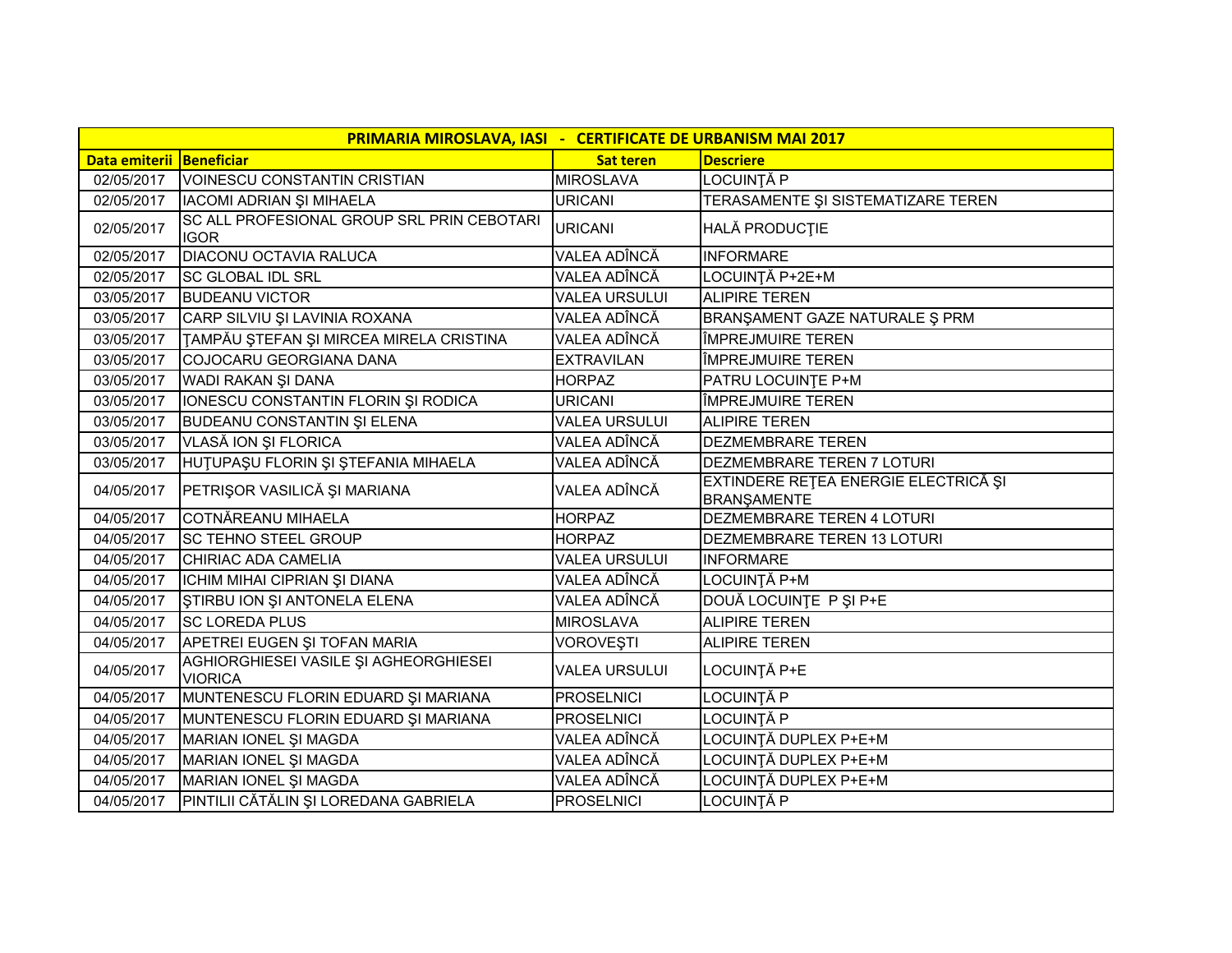| 05/05/2017 | STÂRPU ȘTEFAN ȘI POPESCU DANIEL CONSTANTIN VALEA ADÎNCĂ           |                      | <b>DEMOLARE CI</b>                             |
|------------|-------------------------------------------------------------------|----------------------|------------------------------------------------|
| 05/05/2017 | MERLĂ NADIA MIHAELA                                               | VALEA ADÎNCĂ         | LOCUINȚĂ P                                     |
| 08/05/2017 | GALAN ANDREI ȘI CAMELIA MARIANA                                   | <b>VOROVESTI</b>     | ANEXE GOSPODĂREȘTI                             |
| 08/05/2017 | <b>ASAFTEI ANDRA</b>                                              | <b>HORPAZ</b>        | CONTINUARE LUCRĂRI LOCUINȚĂ P+M CF.AC57/2012   |
| 08/05/2017 | RĂDUCANU ANDREI RADU                                              | VALEA ADÎNCĂ         | LOCUINTE P ȘI DULLEXURI P+M                    |
| 08/05/2017 | POPA IONEL ȘI GINA                                                | <b>VALEA URSULUI</b> | LOCUINȚĂ P+M                                   |
| 08/05/2017 | <b>GHERMAN MARIUS</b>                                             | <b>CORNEȘTI</b>      | LOCUINȚĂ P                                     |
| 08/05/2017 | SC CĂTĂLINA LIVIA TRAVEL SRL PRIN ENACHE<br><b>CĂTĂLINA LIVIA</b> | VALEA ADÎNCĂ         | 5 LOCUINTE COLECTIVE D+P+2E+M                  |
| 09/05/2017 | DUMITRIU IONEL PRIN SC GAZMIR IAȘI SRL                            | <b>CORNEȘTI</b>      | BRANŞAMENT GAZE NATURALE Ş PRM                 |
| 09/05/2017 | AMARANDEI CRISTIAN PRIN SC GAZMIR IAȘI SRL                        | <b>BALCIU</b>        | BRANŞAMENT GAZE NATURALE Ş PRM                 |
| 09/05/2017 | <b>IGNĂTEANU VANDA MARIA</b>                                      | <b>PROSELNICI</b>    | EXTINDERE RETEA GAZE NATURALE ȘI BRANȘAMENT    |
| 09/05/2017 | <b>SC PETRO GRUP SRL</b>                                          | <b>MIROSLAVA</b>     | EXTINDERE REȚEA GAZE NATURALE ȘI BRANȘAMENT    |
| 09/05/2017 | <b>STANCIU MIHAI GABRIEL</b>                                      | <b>HORPAZ</b>        | LOCUINȚĂ P+M                                   |
| 09/05/2017 | <b>STOLNICEANU IOSIF</b>                                          | <b>HORPAZ</b>        | LOCUITĂ P                                      |
| 09/05/2017 | <b>DIACONU DUMITRU</b>                                            | VALEA ADÎNCĂ         | BRANŞAMENT GAZE NATURALE Ş PRM                 |
| 09/05/2017 | <b>CORMAN ANGELICA</b>                                            | <b>MIROSLAVA</b>     | EXTINDERE RETEA GAZE NATURALE ȘI BRANȘAMENT    |
| 09/05/2017 | <b>ASAFEI ANDRA</b>                                               | <b>HORPAZ</b>        | EXTINDERE REȚEA GAZE NATURALE ȘI BRANȘAMENT    |
| 09/05/2017 | <b>STOLNICEANU IOSIF</b>                                          | <b>HORPAZ</b>        | LOCUINȚĂ P                                     |
| 09/05/2017 | RUSU EMANUEL DANIEL ȘI ANDREEA MIHAELA                            | <b>MIROSLAVA</b>     | DOUĂ LOCUINȚE P+M                              |
| 09/05/2017 | <b>SC GLOBAL IDL SRL</b>                                          | VALEA ADÎNCĂ         | LOCUINȚĂ ÎNȘIRUITĂ P+2E+M                      |
| 09/05/2017 | <b>RUSU DEMIS</b>                                                 | VALEA ADÎNCĂ         | LOCUINȚĂ P                                     |
| 09/05/2017 | SC DELGAZ GRID SA PT. RĂMĂȘCANU RADU                              | VALEA ADÎNCĂ         | EXTINDERE REȚEA GAZE NATURALE ȘI BRANȘAMENT    |
| 10/05/2017 | BOLEA ŞTEFAN ARMAND ŞI MORELI LAURA TALIDA                        | <b>VOROVEȘTI</b>     | LOCUINȚĂ                                       |
| 10/05/2017 | SC MAKEUP SHOP SRL PRIN MAFTEI LUCIAN                             | <b>MIROSLAVA</b>     | HALĂ DEPOZITARE PRODUSE COSMETICE              |
| 10/05/2017 | SC MAKEUP SHOP SRL PRIN MAFTEI LUCIAN                             | <b>MIROSLAVA</b>     | <b>DEMOLARE C3</b>                             |
| 10/05/2017 | VRĂNESCO GABRIEL ȘI CARMEN MIHAELA                                | <b>HORPAZ</b>        | CABANĂ LEMN P                                  |
| 10/05/2017 | <b>STOLNICEANU IOSIF</b>                                          | <b>HORPAZ</b>        | LOCUINȚĂ P                                     |
| 10/05/2017 | AMARIEI GABRIELA ȘI GEANI                                         | VALEA ADÎNCĂ         | <b>BRANŞAMENT ELECTRIC</b>                     |
| 10/05/2017 | BALAN MARIAN ȘI ELENA PAULA                                       | <b>HORPAZ</b>        | LOCUINȚĂ TRIPLEX P+M                           |
| 10/05/2017 | <b>STOLNICEANU IOSIF</b>                                          | <b>HORPAZ</b>        | LOCUINȚĂ P                                     |
| 10/05/2017 | <b>ISC DELGAZ GRID SA PT. CIUBOTARU MIHAELA</b>                   | <b>PROSELNICI</b>    | ALIMENTARE CU ENERGIE ELECTRICĂ PUNCT DE LUCRU |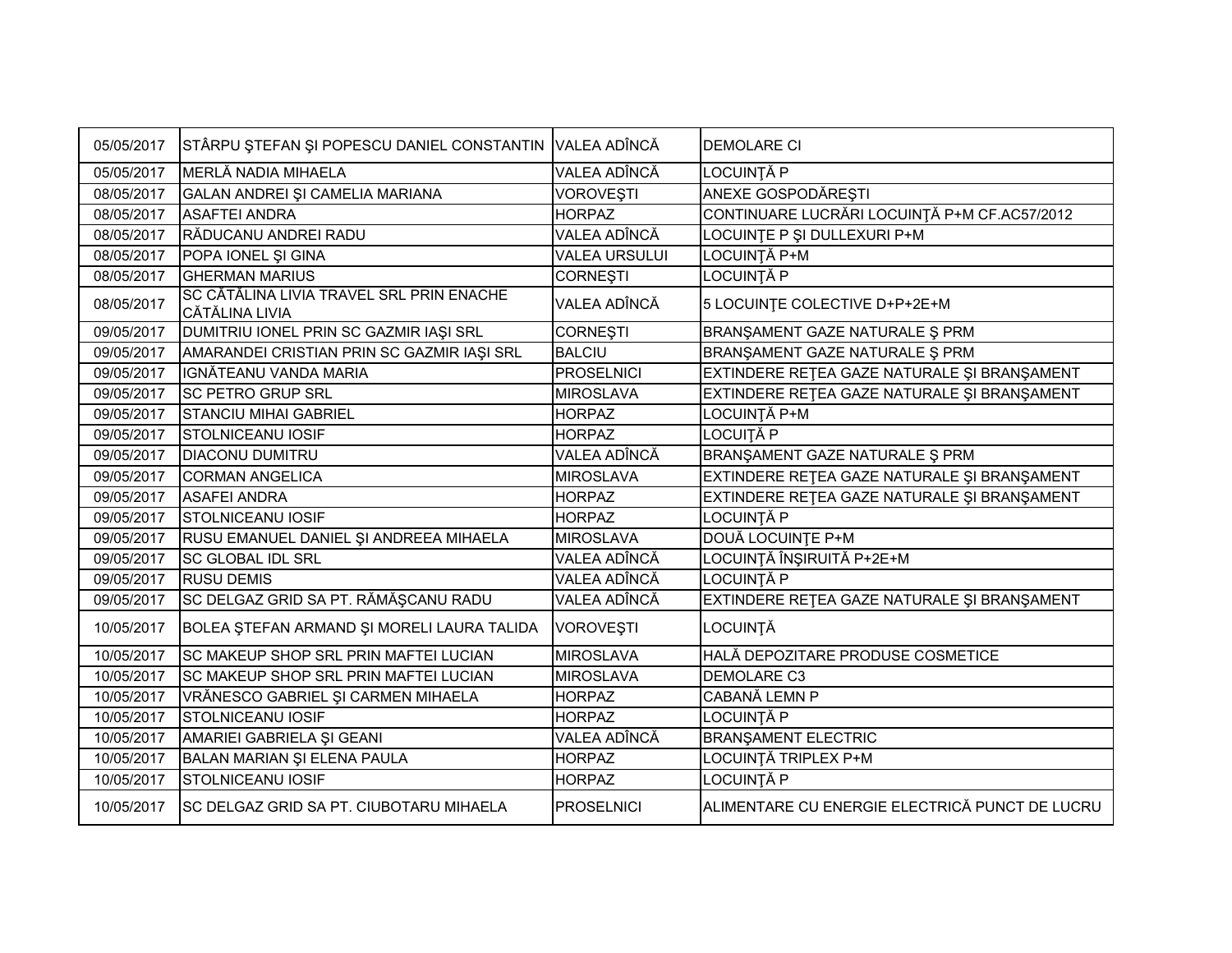| 11/05/2017 | CHIRIAC ANDREI ȘI ANAMARIA                                | <b>DANCAŞ</b>        | LOCUINȚĂ P                                                               |
|------------|-----------------------------------------------------------|----------------------|--------------------------------------------------------------------------|
| 11/05/2017 | PANDELI IONEL ȘI IONELA                                   | <b>HORPAZ</b>        | ANEXĂ GOSPODĂREASCĂ                                                      |
| 11/05/2017 | CODREANU OVIDIU ȘI MONICA FLORINA                         | VALEA ADÎNCĂ         | LOCUINȚĂ S+P+M                                                           |
| 11/05/2017 | GUZGĂ GELU ȘI MARICELA                                    | <b>MIROSLAVA</b>     | 2 LOCUINTE P+E                                                           |
| 11/05/2017 | CHIRIBUC VASILE ȘI FILOMICA                               | <b>DANCAŞ</b>        | BRANŞAMENT GAZE NATURALE Ş PRM                                           |
| 11/05/2017 | ALEXANDROAIE NICOLAE ȘI ANGELICA                          | <b>CORNEȘTI</b>      | BRANŞAMENT GAZE NATURALE Ş PRM                                           |
| 11/05/2017 | <b>BUCHILĂ JENICĂ</b>                                     | <b>VALEA URSULUI</b> | BRANŞAMENT GAZE NATURALE Ş PRM                                           |
| 11/05/2017 | BEDREAG ALEXANDRU ȘI CĂTĂLINA                             | <b>MIROSLAVA</b>     | BRANŞAMENT GAZE NATURALE Ş PRM                                           |
| 11/05/2017 | ADAM GABRIEL IULIAN ȘI MIRELA SIMONA                      | <b>MIROSLAVA</b>     | BRANŞAMENT GAZE NATURALE Ş PRM                                           |
| 12/05/2017 | <b>GHEORGHICĂ FLORIN ȘI MIHAELA</b>                       | <b>VALEA URSULUI</b> | EXTINDERE RETEA GAZE NATURALE ȘI BRANȘAMENT                              |
| 12/05/2017 | <b>GHIRAGA ROMULUS NICOLAE ȘI ELENA</b>                   | <b>HORPAZ</b>        | <b>ALIPIRE TEREN</b>                                                     |
| 12/05/2017 | HIZAN GHEORGHE ȘI MARIEANA                                | <b>MIROSLAVA</b>     | DEZMEMBRARE TEREN                                                        |
| 12/05/2017 | NASTASĂ CORNEL PETRICĂ ȘI LUIZA, ROIBU<br>DOREL ȘI ELENA  | VALEA ADÎNCĂ         | <b>INFORMARE</b>                                                         |
| 12/05/2017 | CIOHODARU VIOREL ȘI ANA                                   | <b>HORPAZ</b>        | LOCUINȚĂ P+E                                                             |
| 15/05/2017 | COJOCARU ION AUREL ȘI MIHAELA CRISTINA                    | <b>VALEA URSULUI</b> | LOCUINȚĂ P                                                               |
| 15/05/2017 | IZARIU MIHAI IULIAN ȘI DANIELA                            | <b>VALEA URSULUI</b> | LOCUINȚĂ P+E+M                                                           |
| 15/05/2017 | <b>BACIU CONSTANTIN COSMIN</b>                            | <b>EXTRAVILAN</b>    | DEZMEMBRARE TEREN 4 LOTURI                                               |
| 15/05/2017 | PAROHIA SF. NICOLAE VALEA ADÎNCĂ                          | VALEA ADÎNCĂ         | <b>OBTINERE AVIZ ISU</b>                                                 |
| 15/05/2017 | LUNGU ANDREI ȘI MONICA                                    | <b>MIROSLAVA</b>     | LOCUINȚĂ DUPLEX P+E                                                      |
| 15/05/2017 | CIOHODARU VIOREL ȘI ANA                                   | <b>HORPAZ</b>        | LOCUINȚĂ P+E                                                             |
| 15/05/2017 | PEREŞ ADRIAN                                              | VALEA ADÎNCĂ         | LOCUINȚĂ S+P                                                             |
| 15/05/2017 | PEREŞ ADRIAN                                              | VALEA ADÎNCĂ         | LOCUINTĂ S+P                                                             |
| 15/05/2017 | FILOTE PETRU ȘI TATIANA                                   | VALEA ADÎNCĂ         | SCHIMBARE DESTINAȚIE DIN ANEXĂ A EXPLOATAȚIE<br>AGRICOLE ÎN LOCUINȚĂ P+M |
| 15/05/2017 | <b>HRISCU MIRCIA</b>                                      | <b>VALEA URSULUI</b> | LOCUINȚĂ P+E                                                             |
| 15/05/2017 | TIMOFTE DUMITRU CRISTIAN                                  | <b>VOROVEȘTI</b>     | LOCUINTĂ                                                                 |
| 16/05/2017 | <b>MEREDITH OANA ALISA</b>                                | VALEA ADÎNCĂ         | SPATIU COMERCIAL P+E+M                                                   |
| 16/05/2017 | <b>MEREDITH OANA ALISA</b>                                | VALEA ADÎNCĂ         | LOCUINȚĂ DUPLEX P+E+M                                                    |
| 16/05/2017 | VOINESCU MIHAI ȘI ELENA                                   | <b>MIROSLAVA</b>     | ANEXE GOSPODĂREȘTI                                                       |
| 16/05/2017 | MOROȘANU BOGDAN VASILICĂ ȘI LAVINIA CRISTINA VALEA ADÎNCĂ |                      | LOCUINȚĂ P+M                                                             |
| 16/05/2017 | PODOLEANU ILIE ȘI RODICA                                  | <b>CIURBEȘTI</b>     | LOCUINȚĂ P                                                               |
| 16/05/2017 | <b>SC GLOBAL IDL SRL</b>                                  | VALEA ADÎNCĂ         | LOCUINȚĂ COLECTIVĂ P+2E+M                                                |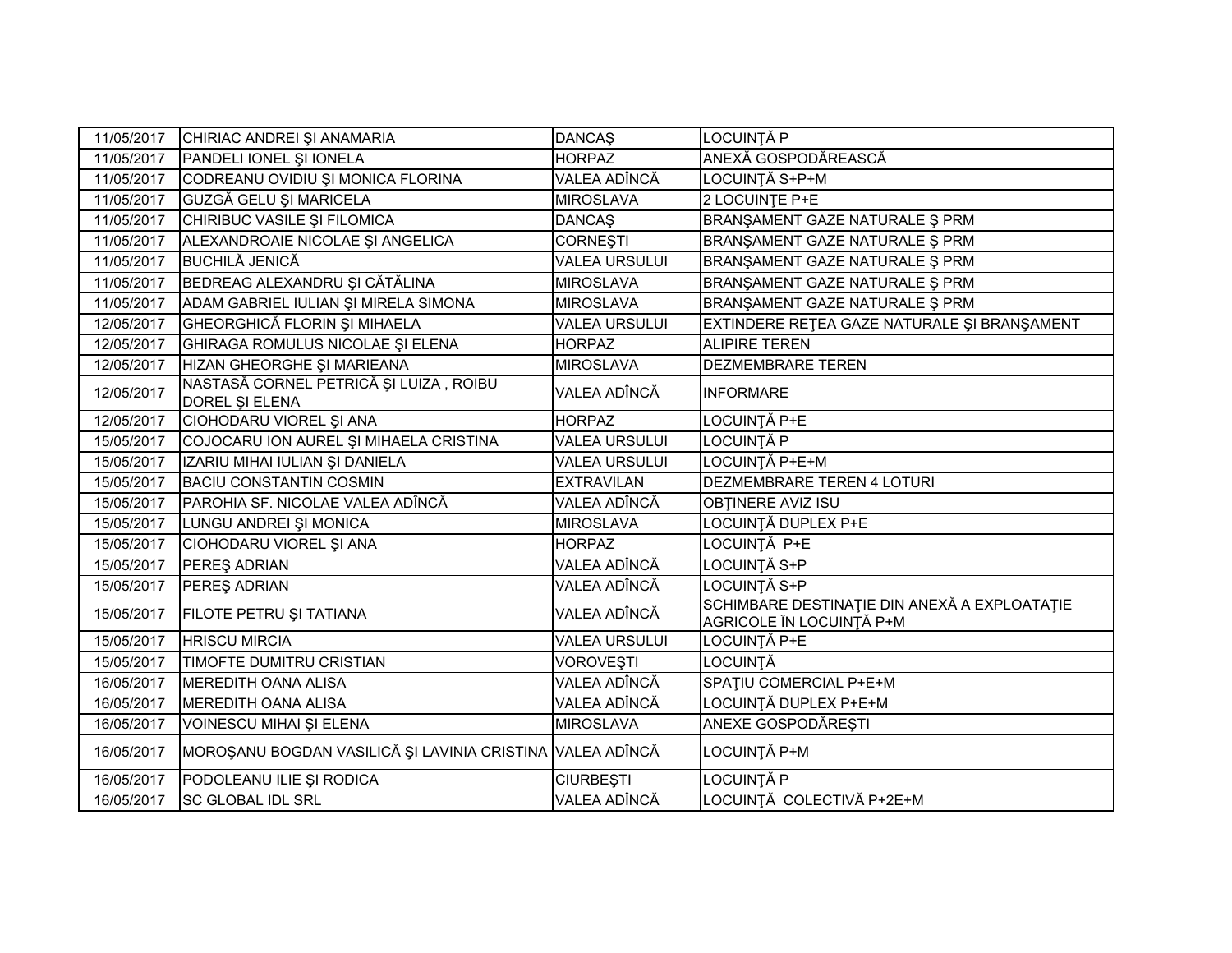| 16/05/2017 | GĂINĂ BOGDAN MIHAI ȘI MARIANA                                                                       | <b>EXTRAVILAN</b>    | ANEXĂ A EXPLOATAȚIEI AGRICOLE               |
|------------|-----------------------------------------------------------------------------------------------------|----------------------|---------------------------------------------|
| 16/05/2017 | NEAMTU ION ȘI MIHAELA                                                                               | <b>HORPAZ</b>        | LOCUINȚĂ P+M                                |
| 16/05/2017 | MANTU IOAN ȘI DASCĂLU MĂDĂLINA GEORGIANA                                                            | <b>VALEA URSULUI</b> | LOCUINȚĂ P+M                                |
| 16/05/2017 | DASCĂLU VALERIU LEONARD ȘI RALUCA LUCIANA                                                           | <b>VALEA URSULUI</b> | LOCUINȚĂ P+M                                |
| 16/05/2017 | <b>ROIBU GABRIEL</b>                                                                                | <b>GĂURENI</b>       | LOCUINȚĂ P                                  |
| 16/05/2017 | MIDVICHI VLADIMIR ŞI AURA MARIANA                                                                   | VALEA ADÎNCĂ         | <b>INFORMARE</b>                            |
| 17/05/2017 | <b>ASAFTEI ANDRA</b>                                                                                | <b>HORPAZ</b>        | LOCUINȚĂ P+M                                |
| 17/05/2017 | <b>NISTOR ADRIAN OVIDIU</b>                                                                         | <b>MIROSLAVA</b>     | <b>ATELIER TÎMPLĂRIE</b>                    |
| 17/05/2017 | LUPU CONSTANTIN ȘI IULIA                                                                            | <b>BALCIU</b>        | AMPLASARE ANEXĂ LEMN PREFABRICATĂ           |
| 17/05/2017 | POBORONIUC MARIAN SILVIU ȘI IOANA CORINA                                                            | <b>URICANI</b>       | ANEXĂ GOSPODĂREASCĂ                         |
| 17/05/2017 | TODIRIȚĂ MIRCEA ȘI ELENA                                                                            | VALEA ADÎNCĂ         | <b>DEZMEMBRARE TEREN 4 LOTURI</b>           |
| 17/05/2017 | MANTU DUMITRU ȘI ELENA BIANCA                                                                       | <b>VALEA URSULUI</b> | LOCUINȚĂ P+M                                |
| 17/05/2017 | CAZACU ROPOTĂ DUMITRU PRIN SC GAZMIR IAȘI<br>SRL                                                    | <b>MIROSLAVA</b>     | BRANŞAMENT GAZE NATURALE Ş PRM              |
| 17/05/2017 | <b>SC UPC ROMANIA SRL</b>                                                                           | <b>HORPAZ</b>        | DEZVOLTARE RETEA TELECOMUNICATII            |
| 18/05/2017 | <b>BOCA FLORIN LEONID</b>                                                                           | <b>HORPAZ</b>        | DEZMEMBRARE TEREN 2 LOTURI                  |
| 18/05/2017 | MARCU SERGIU PETRU ȘI ANCA                                                                          | <b>VOROVEȘTI</b>     | LOCUINȚĂ P                                  |
| 18/05/2017 | CIUBOTARIU SORIN ȘI ȘTEFANIA PRIN SC APOPI &<br><b>BLUMEN SRL</b>                                   | <b>BALCIU</b>        | EXTINDERE RETEA GAZE NATURALE ȘI BRANȘAMENT |
| 18/05/2017 | HUTUPAȘU FLORIN ȘI ȘTEFANIA MIHAELA                                                                 | VALEA ADÎNCĂ         | EXTINDERE RETEA GAZE NATURALE ȘI BRANȘAMENT |
| 18/05/2017 | PĂSTRĂV CORNELIU COZMIN ȘI VIOLETA                                                                  | <b>VALEA URSULUI</b> | LOCUINȚĂ P+M                                |
| 18/05/2017 | SCÂNTEE MIHAELA, SCÎNTEE ION,                                                                       | <b>CIURBEȘTI</b>     | <b>DEZMEMBRARE TEREN 8 LOTURI</b>           |
| 18/05/2017 | <b>SC ALGINA ELECTRIC SRL</b>                                                                       | <b>VALEA ADÎNCĂ</b>  | <b>DEZMEMBRARE TEREN 20 LOTURI</b>          |
| 18/05/2017 | PRĂZNICIUC CĂTĂLIN VASILE ȘI SORINA GEORGETA VALEA ADÎNCĂ                                           |                      | <b>ALIPIRE TEREN</b>                        |
| 18/05/2017 | COTNĂREANU MIHAELA, TOFAN CONSTANTIN ȘI<br><b>GHITĂ DIANA</b>                                       | <b>HORPAZ</b>        | <b>DEZMEMBRARE TEREN 6 LOTURI</b>           |
| 18/05/2017 | HORDILĂ ALEXANDRU                                                                                   | <b>VALEA URSULUI</b> | DUPLEX D+P+E                                |
| 18/05/2017 | BUTNARU ION ȘI VIOLETA                                                                              | <b>CIURBEȘTI</b>     | <b>ÎMPREJMUIRE TEREN</b>                    |
| 18/05/2017 | TALPĂU COSTACHE ȘI NATALIA, BOICU DANIEL ȘI<br>LIVIA                                                | <b>VOROVESTI</b>     | <b>INFORMARE</b>                            |
| 22/05/2017 | TIMOFTE LUCICA, TIMOFTE MĂDĂLINA ELENA,<br>TIMOFTE ANCA MARIA, TIMOFTE SILVIA, GOGU<br><b>MARIA</b> | <b>CIURBEȘTI</b>     | <b>DEZMEMBRARE TEREN 5 LOTURI</b>           |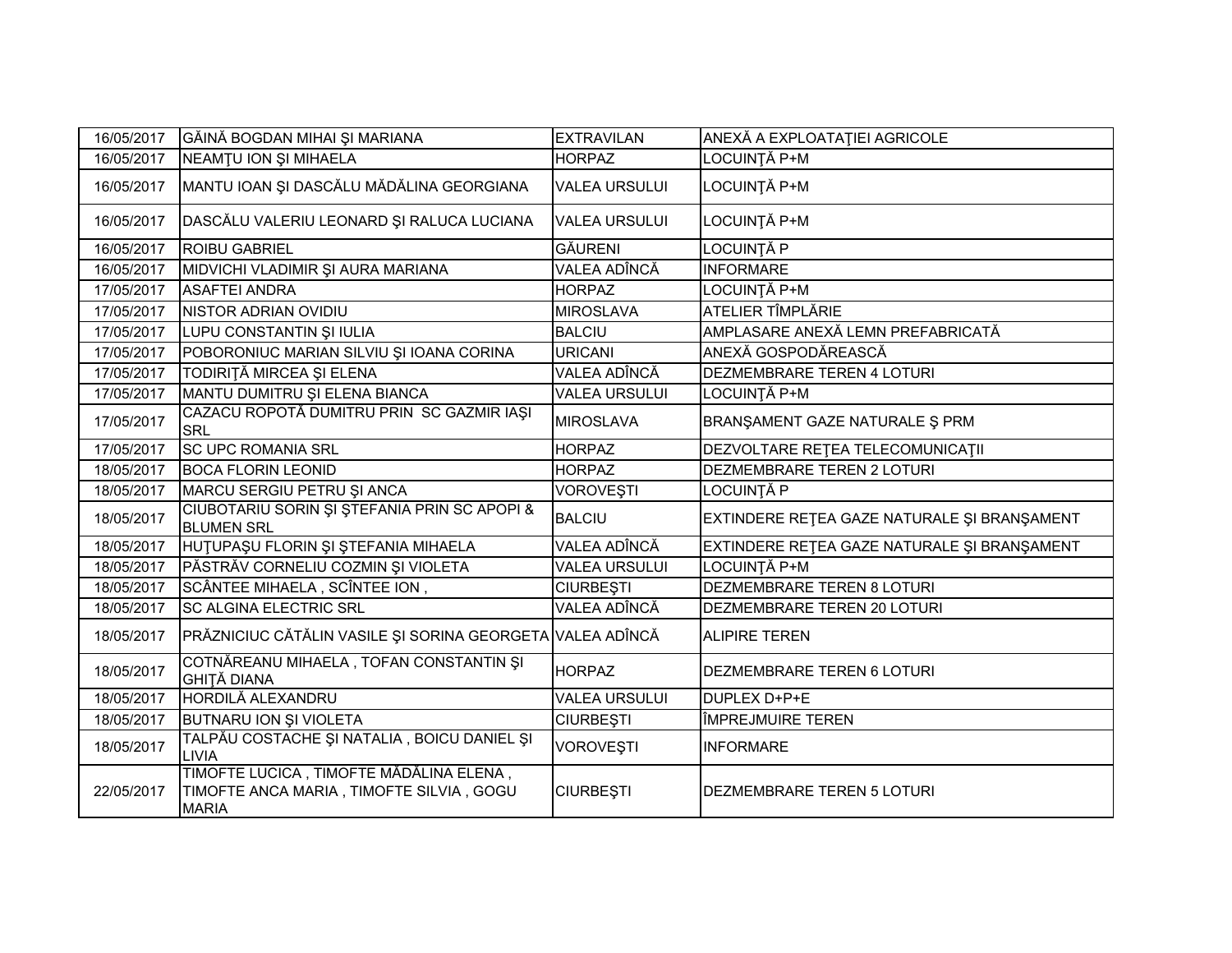| 22/05/2017 | RĂDĂȘANU ION ȘI NICULINA                               | <b>MIROSLAVA</b>     | EXTINDERE REȚEA GAZE NATURALE ȘI BRANȘAMENT                  |
|------------|--------------------------------------------------------|----------------------|--------------------------------------------------------------|
| 22/05/2017 | MIRONESCU ROMULUS CONSTANTIN ȘI ADINA                  | <b>URICANI</b>       | LOCUINȚĂ S+P+M                                               |
| 22/05/2017 | ASAFTEI CĂTĂLIN                                        | VALEA ADÎNCĂ         | LOCUINȚĂ DUPLEX                                              |
| 23/05/2017 | ZAHARIA ENNA LUCIA ȘI VULPE BENONI NICOLAI             | <b>HORPAZ</b>        | BRANŞAMENT GAZE NATURALE Ş PRM                               |
| 23/05/2017 | ACATRINEI IONEL ANGEL ȘI ANA MARIA                     | <b>VALEA URSULUI</b> | LOCUINȚĂ P+E                                                 |
| 23/05/2017 | MORARIU GEORGE ADRIAN ȘI MONICA GABRIELA               | VALEA ADÎNCĂ         | LOCUINȚĂ P+M                                                 |
| 23/05/2017 | CHIVULESCU ȘTEFAN ȘI DANA MIHAELA                      | <b>VOROVESTI</b>     | ANEXĂ GOSPODĂREASCĂ                                          |
| 23/05/2017 | ZAHARIA GHEORGHE ȘI ELENA                              | <b>HORPAZ</b>        | LOCUINȚĂ P+2E+M                                              |
| 23/05/2017 | DRAGOMIR CIPRIAN EMILIAN ȘI PAULA RAMONA               | <b>CIURBEȘTI</b>     | DEZMEMBRARE TEREN 4 LOTURI                                   |
| 23/05/2017 | BANDAC OCTAVIAN ȘI IOANA CĂTĂLINA                      | <b>MIROSLAVA</b>     | LOCUINȚĂ P+E                                                 |
| 23/05/2017 | BACIU ADRIAN ȘI FLORENTINA                             | <b>VOROVESTI</b>     | ANEXĂ GOSPODĂREASCĂ                                          |
| 23/05/2017 | <b>PEREŞ ADRIAN</b>                                    | VALEA ADÎNCĂ         | <b>ALIPIRE TEREN</b>                                         |
| 23/05/2017 | IRIMIA AUREL COSTEL ȘI LILIANA                         | <b>BRĂTULENI</b>     | EXTINDERE RETEA GAZE NATURALE ȘI BRANȘAMENT                  |
| 23/05/2017 | ROŞU SORIN ŞI ANA RALUCA                               | <b>VOROVESTI</b>     | <b>INFORMARE</b>                                             |
| 23/05/2017 | <b>DUMITRAŞCU ANDREI</b>                               | VOROVEŞTI            | LOCUINȚĂ DUPLEX P+E                                          |
| 23/05/2017 | BEJAN VÂRVARA, BEJAN MARTA LAURA                       | <b>CIURBEȘTI</b>     | <b>DEZMEMBRARE TERN 3 LOTURI</b>                             |
| 23/05/2017 | POPA ADRIAN ȘI VASILICA ALEXANDRA                      | VALEA ADÎNCĂ         | LOCUINȚĂ P+E                                                 |
| 23/05/2017 | MARANGOCI NICOLAE CĂTĂLIN ȘI COSMINA<br><b>MIHAELA</b> | <b>VALEA URSULUI</b> | AMPLASARE CONTAINER PE FUNDAȚII IZOLATE                      |
| 23/05/2017 | <b>GUZU MIHĂIȚĂ ȘI ELENA</b>                           | VALEA ADÎNCĂ         | LOCUINȚĂ P                                                   |
| 23/05/2017 | <b>COCIA VASILE</b>                                    | <b>HORPAZ</b>        | LOCUINȚĂ TRIPLEX P+M                                         |
| 23/05/2017 | <b>CONDURAT TICA</b>                                   | <b>HORPAZ</b>        | LOCUINȚĂ DUPLEX P+E                                          |
| 23/05/2017 | <b>SAVA SEBASTIAN ADRIAN</b>                           | <b>EXTRAVILAN</b>    | <b>INFORMARE</b>                                             |
| 24/05/2017 | FLOREAN VIORICA ȘI DĂNIȚĂ DORIN                        | <b>VALEA URSULUI</b> | EXTINDERE RETEA GAZE NATURALE ȘI BRANȘAMENT                  |
| 24/05/2017 | <b>SC GAZMIR IAŞI SRL</b>                              | <b>MIROSLAVA</b>     | EXTINDERE RETEA GAZE NATURALE ȘI BRANȘAMENT                  |
| 24/05/2017 | SC GAZMIR IAŞI SRL                                     | <b>MIROSLAVA</b>     | EXTINDERE RETEA GAZE NATURALE ȘI BRANȘAMENT-<br>STR.MIORITEI |
| 24/05/2017 | VRABIE IOAN RADU ȘI ALINA MARIA                        | <b>CIURBEȘTI</b>     | BRANŞAMENT GAZE NATURALE Ş PRM                               |
| 24/05/2017 | AMIRONESEI MARIUS PAUL                                 | <b>MIROSLAVA</b>     | BRANŞAMENT GAZE NATURALE Ş PRM                               |
| 24/05/2017 | ANUȘCA CORNELIU ȘI DANIELA                             | <b>CIURBEȘTI</b>     | BRANŞAMENT GAZE NATURALE Ş PRM                               |
| 24/05/2017 | JASCANU LIVIU MIHAI ȘI ELENA CĂTĂLINA                  | <b>VALEA URSULUI</b> | ÎMPREJMUIRE TEREN                                            |
| 24/05/2017 | ROTARU OANA ȘTEFANA                                    | <b>MIROSLAVA</b>     | LOCUINȚĂ P+M                                                 |
| 24/05/2017 | <b>BOSÎNCEANU MIHAELA</b>                              | <b>VALEA ADÎNCĂ</b>  | EXTINDERE RETEA GAZE NATURALE ȘI BRANȘAMENT                  |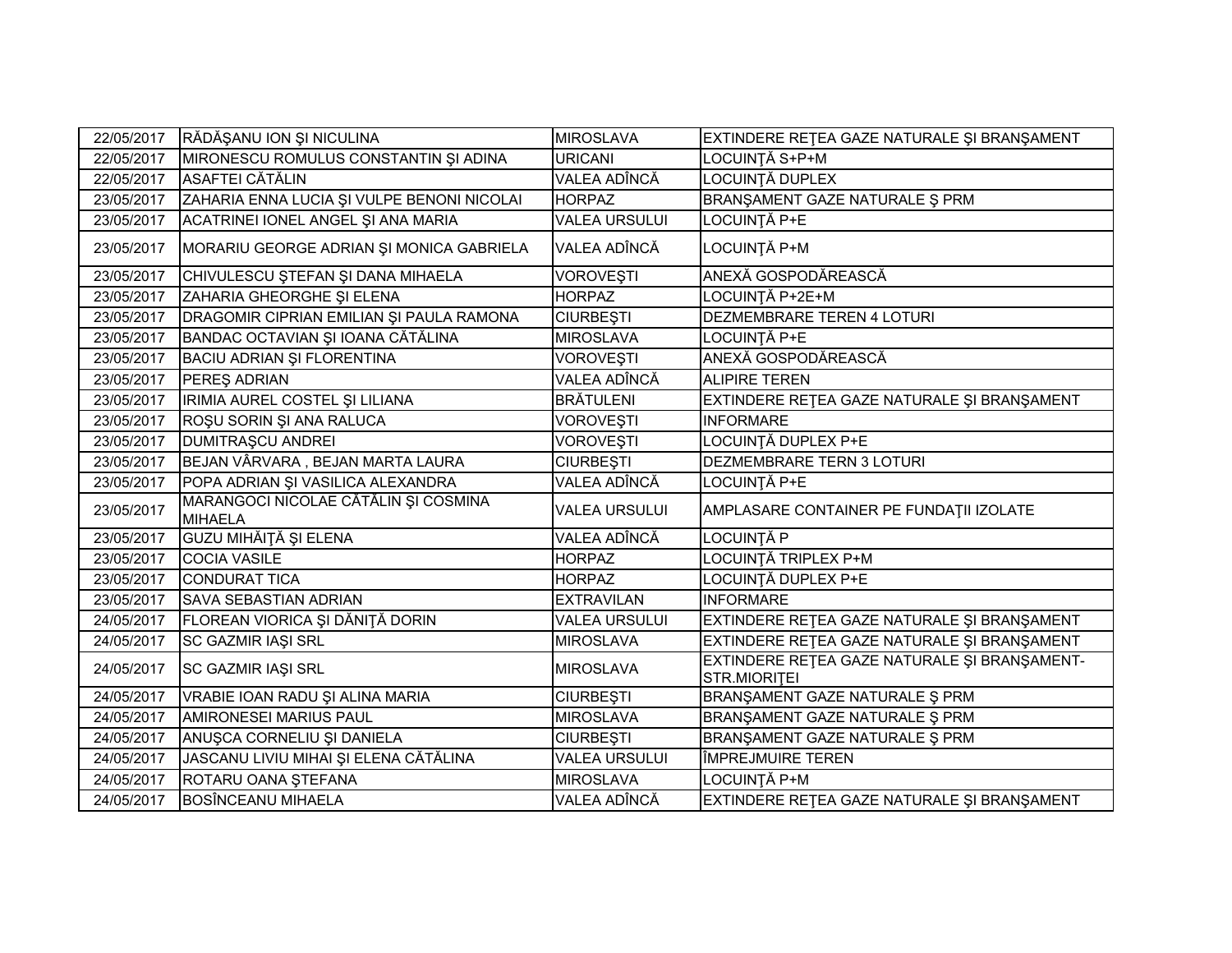| 24/05/2017 | <b>SCRIPCARU ALEXANDRU</b>                               | VALEA ADÎNCĂ         | DEZMEMBRARE TEREN 5 LOTURI               |
|------------|----------------------------------------------------------|----------------------|------------------------------------------|
| 25/05/2017 | MIHĂILĂ ALEXANDRU ALIN                                   | <b>CORNESTI</b>      | LOCUINTĂ P+E                             |
| 25/05/2017 | SC DELGAZ GRID SA PT.ISTRATE MAGDALENA                   | VALEA ADÎNCĂ         | ALIMENTARE CU ENERGIE ELECTRICĂ          |
| 25/05/2017 | <b>TODERICĂ IOANA</b>                                    | <b>VALEA URSULUI</b> | LOCUINȚĂ P+M                             |
| 25/05/2017 | BALAN COSTICĂ ȘI ADRIANA                                 | VOROVEȘTI            | LOCUINȚĂ P+E+M                           |
| 25/05/2017 | <b>CARABULEA IULIAN</b>                                  | VALEA ADÎNCĂ         | LOCUINȚĂ P+E                             |
| 25/05/2017 | <b>ALBU CONSTANTIN</b>                                   | <b>CORNESTI</b>      | LOCUINȚĂ P+M                             |
| 25/05/2017 | BALINT ADRIAN ȘI ANA MARIA                               | <b>VALEA URSULUI</b> | LOCUINȚĂ P+M                             |
| 25/05/2017 | <b>BOBU SĂNDULACHE DRAGOS</b>                            | <b>MIROSLAVA</b>     | LOCUINȚĂ DUPLEX P+E                      |
| 25/05/2017 | <b>AVRAM SILVICA</b>                                     | <b>CIURBEȘTI</b>     | LOCUINȚĂ P+M                             |
| 25/05/2017 | PATRICHI CORNEL ADRIAN ȘI TATIANA                        | <b>GĂURENI</b>       | LOCUINȚĂ P+E                             |
| 25/05/2017 | <b>FRUNZĂ IONEL</b>                                      | <b>VALEA URSULUI</b> | BRANŞAMENT GAZE NATURALE Ş PRM           |
| 25/05/2017 | <b>BUDEANU RODICA</b>                                    | <b>CORNEȘTI</b>      | DEMOLARE C1, CONSTRUIRE LOCUINȚĂ P       |
| 25/05/2017 | <b>SC LOREDA PLUS</b>                                    | <b>MIROSLAVA</b>     | DEZMEMBRARE TEREN                        |
| 26/05/2017 | TUTU MIHAI CRISTINEL ȘI NEDELCU ANDREI                   | VALEA ADÎNCĂ         | ÎMPREJMUIRE TEREN                        |
| 26/05/2017 | <b>CAESARSEN CHRISTINA</b>                               | <b>MIROSLAVA</b>     | DEZMEMBRARE TEREN 18 LOTURI              |
| 26/05/2017 | CUSUTURĂ SEBASTIAN ȘI MAGDALENA                          | VALEA ADÎNCĂ         | LOCUINȚĂ ȘI BIROURI D+P+M                |
| 26/05/2017 | <b>GAVRILĂ CONSTANTIN</b>                                | <b>HORPAZ</b>        | DEZMEMBRARE TEREN 5 LOTURI               |
| 26/05/2017 | BOLOGA IOAN ȘI MARIA PRIN SC GAZMIR IAȘI SRL             | <b>BALCIU</b>        | BRANŞAMENT GAZE NATURALE Ş PRM           |
| 26/05/2017 | MOROȘAN CĂTĂLIN ȘI ANA MARIA GEORGIANA                   | <b>BALCIU</b>        | BRANŞAMENT GAZE NATURALE Ş PRM           |
| 26/05/2017 | MIHAI GHEORGHE ȘI LENUȚA                                 | <b>VOROVEŞTI</b>     | BRANŞAMENT GAZE NATURALE Ş PRM           |
| 26/05/2017 | HARPATUC PETRU                                           | <b>BALCIU</b>        | BRANŞAMENT GAZE NATURALE Ş PRM           |
| 26/05/2017 | CODREANU MONICA FLORINA ȘI OVIDIU                        | VALEA ADÎNCĂ         | LOCUINȚĂ S+P+E+M                         |
| 26/05/2017 | JAKOTĂ ANGHEL IOAN MIHAI ȘI JAKOTĂ GHEORGHE VALEA ADÎNCĂ |                      | DEZMEMBRARE TEREN 6 LOTURI               |
| 26/05/2017 | HRITULEAC IOAN ȘI GEORGETA, COTEȚ OCTAV                  | <b>BALCIU</b>        | ALIPIRE TEREN 6 LOTURI                   |
| 29/05/2017 | MOROȘANU CĂTĂLIN                                         | <b>MIROSLAVA</b>     | LOCUINȚĂ P+M                             |
| 29/05/2017 | LEAHU LAVINIA LUCIANA                                    | <b>VOROVEȘTI</b>     | DEZMEMBRARE TEREN 3LOTURI, OP. NOTARIALE |
| 29/05/2017 | <b>DUMITRAŞ GIANI ŞI MIHAELA</b>                         | <b>EXTRAVILAN</b>    | ANEXĂ A EXPLOATAȚIEI AGRICOLE            |
| 29/05/2017 | <b>IURCIUC CRISTINA ELENA</b>                            | VALEA ADÎNCĂ         | LOCUINȚĂ P+E                             |
| 29/05/2017 | <b>SC TOMY FORCE SRL</b>                                 | VALEA ADÎNCĂ         | DEZMEMBRARE TEREN 4 LOTURI               |
| 29/05/2017 | <b>GHERVASE LUCIAN</b>                                   | <b>VALEA URSULUI</b> | <b>INFORMARE</b>                         |
| 29/05/2017 | BUCĂTARU NECULAI ȘI ANCUȚA CONSTANTINA                   | <b>HORPAZ</b>        | LOCUINȚĂ P+E                             |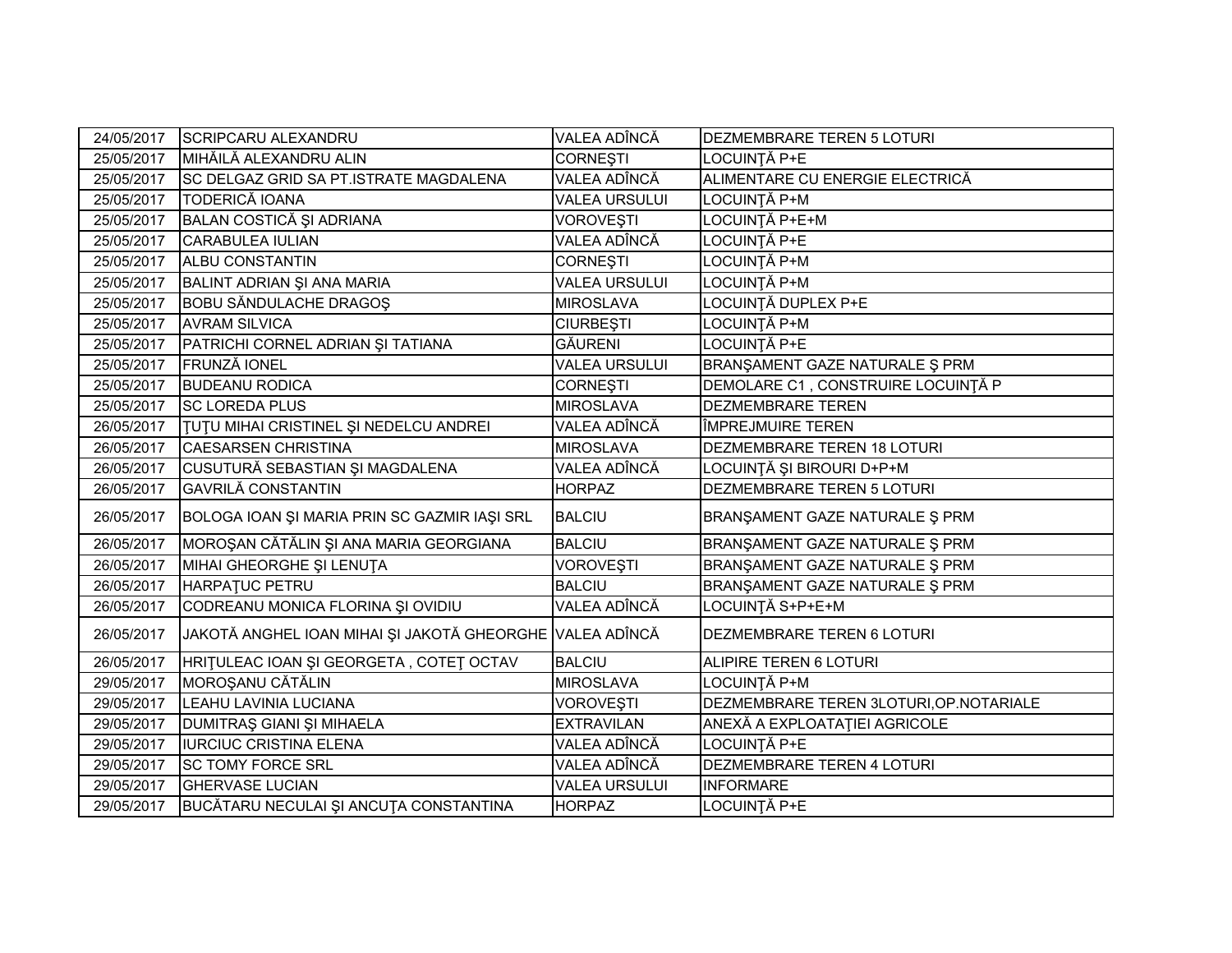| 29/05/2017 | SC BIO ENDENLINE SRL PRIN BUDEANU<br><b>CONSTANTIN</b>         | <b>VALEA URSULUI</b> | LOCUINȚĂ P+E                                 |
|------------|----------------------------------------------------------------|----------------------|----------------------------------------------|
| 29/05/2017 | AVRAM CONSTANTIN ȘI ELENA PRIN SC TERMO<br>SANITAL COMPANY SRL | <b>URICANI</b>       | BRANŞAMENT GAZE NATURALE ŞI POST REGLARE     |
| 30/05/2017 | <b>SAMRIN MIHAELA</b>                                          | <b>EXTRAVILAN</b>    | DEZMEMBRARE TEREN 4 LOTURI                   |
| 30/05/2017 | BUNGIANU SORIN, LAZĂR FLORIN ȘI MIHAELA                        | <b>BALCIU</b>        | DOUĂ LOCUINȚE P+M                            |
| 30/05/2017 | STAVARACHE ADRIAN ȘI VIORICA                                   | <b>HORPAZ</b>        | LOCUINȚĂ DUPLEX P+M                          |
| 30/05/2017 | CHIȘCĂ CRISTIAN                                                | VOROVEȘTI            | LOCUINȚĂ P+M                                 |
| 30/05/2017 | DAVID NECULAI ȘI VIORICA                                       | <b>MIROSLAVA</b>     | BRANŞAMENT GAZE NATURALE Ş PRM               |
| 30/05/2017 | LAZĂR GABRIEL                                                  | <b>MIROSLAVA</b>     | BRANŞAMENT GAZE NATURALE Ş PRM               |
| 30/05/2017 | SC GAZMIR IAŞI SRL                                             | <b>MIROSLAVA</b>     | EXTINDERE RETEA GAZE NATURALE-STR.MIROSLAVEI |
| 30/05/2017 | <b>SC DELGAZ GRID SA</b>                                       | <b>PROSELNICI</b>    | EXTINDERE REȚEA ELECTRICĂ-STR.T.PALADE       |
| 30/05/2017 | <b>TRIFINA AUREL</b>                                           | VALEA ADÎNCĂ         | <b>LOCUINȚĂ P</b>                            |
| 30/05/2017 | <b>BISERICA VALEA URSULUI</b>                                  | <b>VALEA URSULUI</b> | CASĂ PAROHIALĂ P+M                           |
| 30/05/2017 | ZĂTÂNGĂ ANDREEA ELENA                                          | VALEA ADÎNCĂ         | LOCUINȚĂ S+P+E+M                             |
| 30/05/2017 | <b>DOLNICEANU DIANA GIANINA</b>                                | <b>BALCIU</b>        | EXTINDERE REȚEA GAZE NATURALE ȘI BRANȘAMENT  |
| 30/05/2017 | HARHĂTĂ ADRIAN BOGDAN și ALEXANDRINA                           | <b>URICANI</b>       | INTRARE ÎN LEGALITATE LOCUINȚĂ               |
| 30/05/2017 | <b>RADU MARIA ALONDRA</b>                                      | <b>HORPAZ</b>        | INTRARE ÎN LEGALITATE LOCUIȚĂ P              |
| 30/05/2017 | COGIANU ION ȘI DANIELA                                         | VALEA ADÎNCĂ         | DEZMEMBRARE TEREN 3LOTURI, OP. NOTARIALE     |
| 30/05/2017 | MIHAI GHEORGHE ȘI LENUȚA                                       | <b>VOROVESTI</b>     | DEZMEMBRARE TEREN 5 LOTURI                   |
| 30/05/2017 | ROBU PAVEL ȘI ELENA                                            | <b>GĂURENI</b>       | <b>ALIPIRE TEREN</b>                         |
| 30/05/2017 | ZAHARIA SILVIA DIANA                                           | VALEA ADÎNCĂ         | <b>INFORMARE</b>                             |
| 30/05/2017 | CRETU TITI ȘI ANICA                                            | <b>HORPAZ</b>        | <b>INFORMARE</b>                             |
| 30/05/2017 | LEFTER ANDREI ȘI BIANCA                                        | <b>MIROSLAVA</b>     | LOCUINȚĂ TRIPLEX P+E                         |
| 31/05/2017 | ZAHARIA ENNA LUCIA ȘI VULPE BENONI NICOLAI                     | <b>EXTRAVILAN</b>    | <b>ELABORARE PUZ</b>                         |
| 31/05/2017 | STEFĂNESCU ALEXANDRU MARIAN                                    | <b>MIROSLAVA</b>     | LOCUINȚĂ P+M                                 |
| 31/05/2017 | <b>HARTON GRIGORE</b>                                          | <b>MIROSLAVA</b>     | LOCUINȚĂ P+M                                 |
| 31/05/2017 | PLĂCINTĂ VASILE ȘI VERONICA                                    | <b>MIROSLAVA</b>     | ANEXĂ GOSPODĂREASCĂ                          |
| 31/05/2017 | COSTIN MIRCIA ȘI GICA                                          | <b>HORPAZ</b>        | <b>ALIPIRE TEREN</b>                         |
| 31/05/2017 | MARTENIUC LIVIU ȘI RODICA                                      | <b>MIROSLAVA</b>     | DEMILARE C1, CONSTRUIRE 2 LOCUINTE P+M       |
| 31/05/2017 | <b>BLAŞIU ADRIANA</b>                                          | VALEA ADÎNCĂ         | LOCUINȚĂ P+E                                 |
| 31/05/2017 | <b>IONESCU DANIELA</b>                                         | <b>CIURBEȘTI</b>     | 3 LOCUINTE P+M                               |
| 31/05/2017 | <b>VIZU IONEL</b>                                              | <b>HORPAZ</b>        | BRANŞAMENT GAZE NATURALE Ş PRM               |
| 31/05/2017 | MISTREANU DRAGOȘ ȘI LOREDANA MIHAELA                           | <b>URICANI</b>       | <b>DEPOZIT COMERCIAL</b>                     |